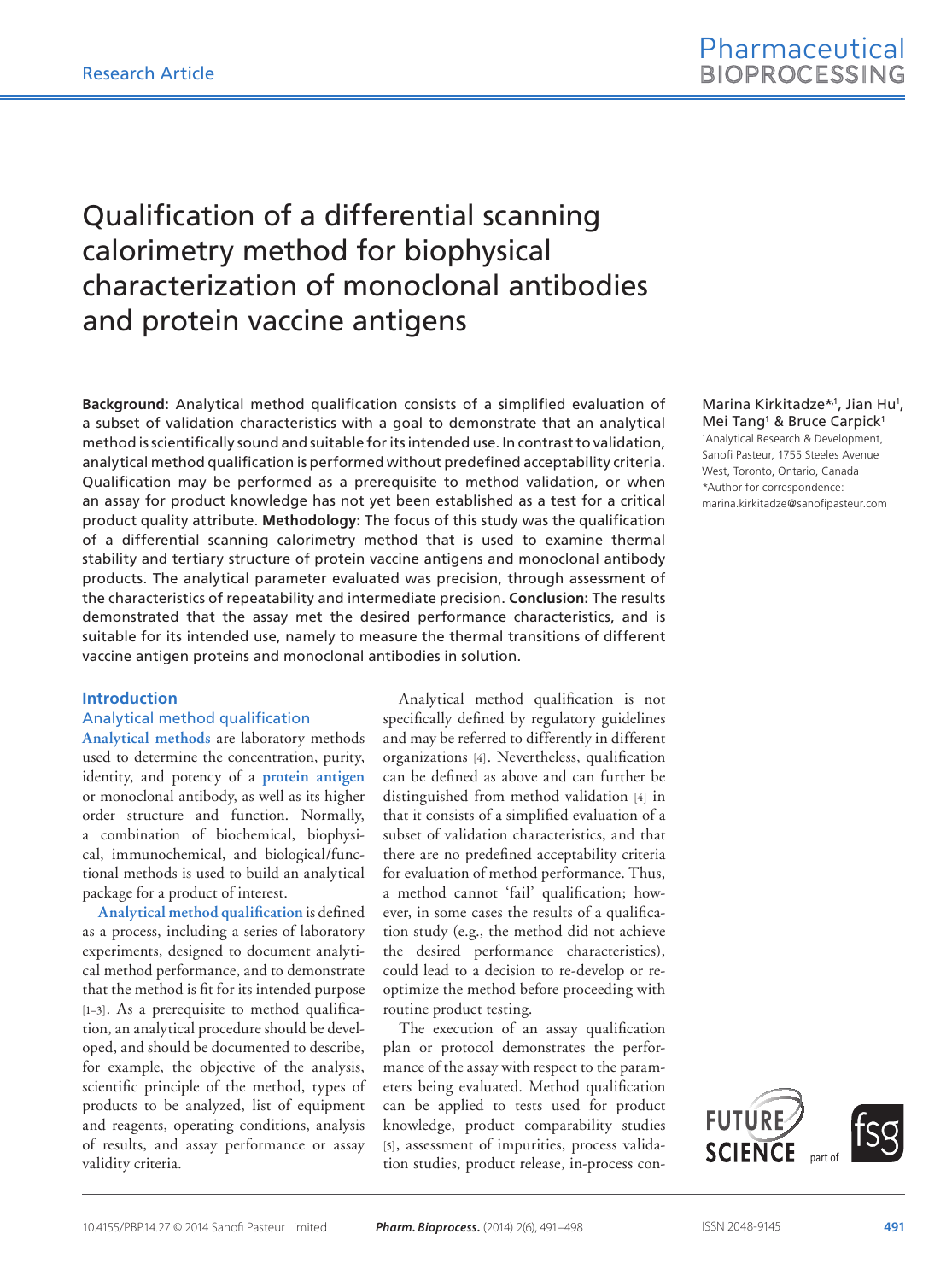# Key terms

Analytical methods: Used to determine the concentration, purity, identity, and potency of a protein antigen, as well as its higher order structure and function. Normally, a combination of biochemical, biophysical and immunochemical methods is used to build an analytical package for a protein antigen of interest.

Protein antigen: A protein that induces an immune response in the body (e.g. the production of antibodies).

Analytical method qualification: The process of determining the reliability of the method in order to verify the applicability of the method for its intended use.

trol, and/or stability studies [2–3,6]. For products in an early developmental stage (e.g., preclinical, Phase I/II), a qualification study is desirable in order to demonstrate and document analytical method performance. For an analytical method which will be validated at a later date (e.g., prior to Phase III), the results from the qualification study may be used to establish the acceptability criteria to be defined in the subsequent validation protocol.

The selection of qualification characteristics (e.g., specificity, precision, linearity) should be scientifically driven and defined case by case based on the type of test, the technology, and its intended use. An experimental design based on these qualification characteristics should be established prior to execution of the method qualification, and can be captured in a qualification plan or protocol.

It is important to note that qualification corresponds only to an evaluation of the method performance. The results must always be evaluated based on the objective of the study that uses the analytical method.

# Differential scanning calorimetry

Differential scanning calorimetry (DSC) is an experimental method to measure the heat energy uptake and release that takes place in a sample during a controlled increase or decrease in temperature [7,8]. However, the scope of the DSC method application in this study is heat absorption. With high instrument sensitivity, the characteristic thermal transitions of macromolecules such as proteins in solution or suspension can be measured.

DSC may be used to determine the thermal transition temperature, also referred as 'melting' temperature for the samples in solution, solid, and mixed phases. The advantage of DSC is that it can directly measure intrinsic thermal properties of the protein, such as protein unfolding (i.e., loss of tertiary structure as a function of temperature) without any pretreatment of the sample using chemical modification or extrinsic probes. In addition, because DSC is a calorimetric method that does not rely on optics or interactions with a chromatographic medium, it is often amenable to analysis of complex mixtures such as suspensions. This is important in particular for analysis of vaccines, which may consist of, for example, aluminum adjuvant suspensions and/or complex antigens such as virus-like particles (VLPs) [9,10]. Present day DSC instruments equipped with user-friendly software are sensitive enough to detect even a subtle difference in conformation of the proteins. Protein antigen or monoclonal antibody conformation may be impacted by changes either in the upstream fermentation, or purification, formulation of drug substance and drug product, or other factors. Thus, DSC is useful in product lot comparability assessments, stability studies, and other investigations.

DSC offers a variety of applications in the evaluation of protein stability. In particular, it is possible to determine the most suitable conditions for stabilizing liquid formulations of proteins [11]. In DSC studies, the temperature at the maximum of the  $C_{p}$  curve is defined as the mid-point transition temperature  $(T_m)$ , is diagnostic of the macromolecule's stability [11–15]. Through the first calorimetric studies of the temperature-induced unfolding of compact globular proteins, it has been noticed that the thermal denaturation profile depends on the solution conditions, for example, pH. As a readout for protein tertiary structure conformation, DSC can be performed as part of a product characterization package that would also normally include tests for content, purity, identity, potency, and other attributes. In the context of vaccine antigens, tertiary structure can be informative as an indicator of process consistency (i.e., ability of the expression, purification, and formulation processes to generate a protein of consistent and uniform folded structure). In turn, a consistent folded structure can be considered as predictive of correct presentation of epitopes on the antigen molecule surface, with implications for immunogenicity of the vaccine. DSC can thus provide such information about product and process consistency, even in the absence of detailed knowledge of the protective epitopes of an antigen, which may frequently be the case for early-stage vaccine products. While DSC does not have the power of techniques such as x-ray diffraction and NMR to determine high-resolution 3D protein structures, the availability of highly sensitive instruments and techniques enables measurement of the thermal transitions associated with both intra- and inter-macromolecular structures [8]. As a result, DSC is one of the most frequently used techniques to determine thermal stability of proteins [11] and to measure the thermodynamic parameters of protein unfolding [11,16–18].

In our experience, DSC can provide qualitative and quantitative information about product variants,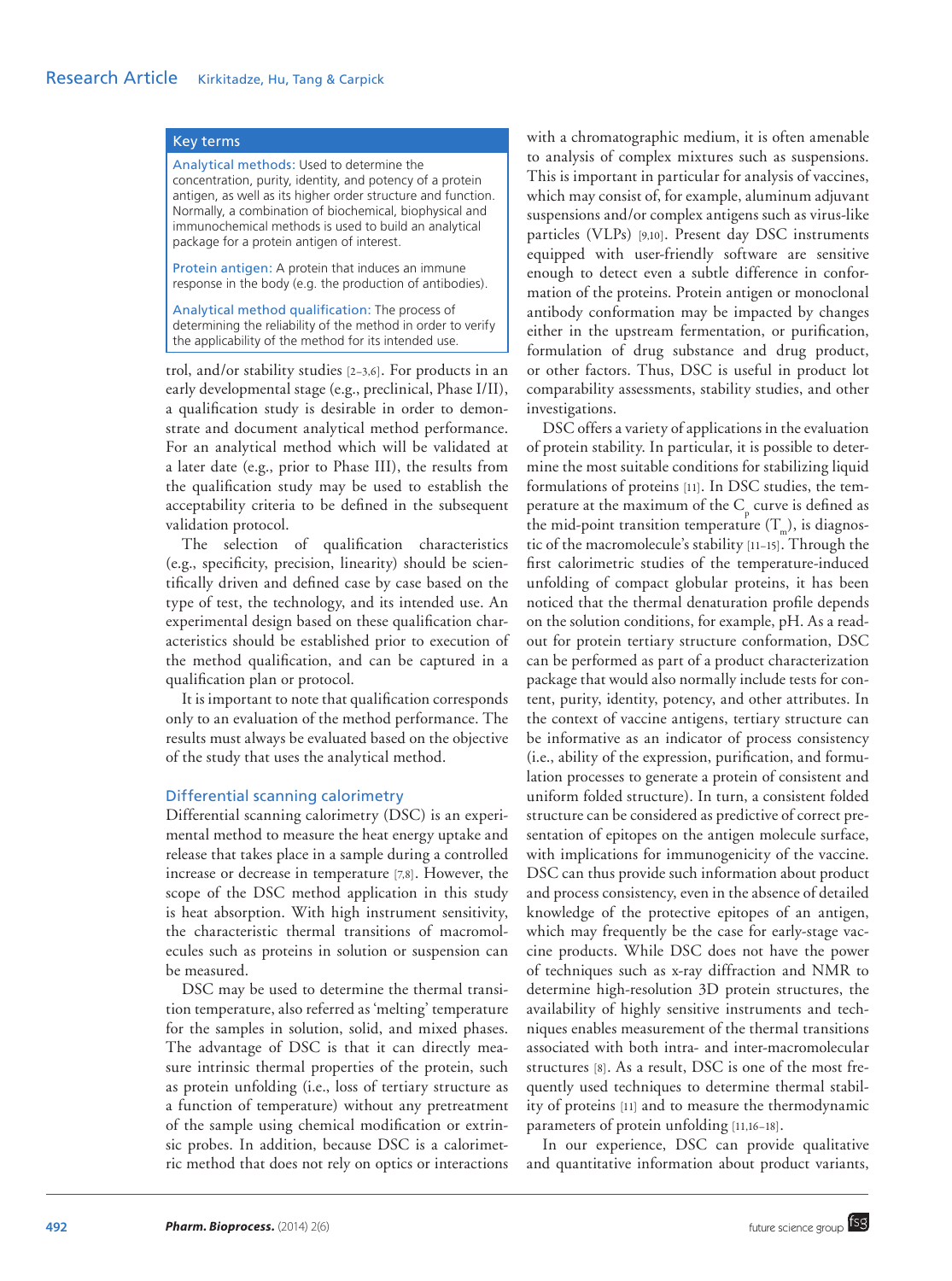including product-related impurities (i.e., variants with different biological activities than the active substance) and/or product degradants (e.g., resulting from forced-degradation studies). For example, samples with different ratios of product to product variant(s) may display differences in DSC parameters such as transition enthalpy, as well as in overall thermal stability profiles. Certain product variants with different biological activities may not be detectable by methods commonly used to assess product purity and impurities, such as SDS-PAGE, capillary electrophoresis, and mass spectrometry. An obvious example of this would be misfolded proteins. In addition, DSC in our hands has proven to be a useful tool to assess the completeness of conjugation and other chemical modification (e.g., inactivation) of the protein.

DSC methods have been developed and assessed in our laboratory for several protein vaccine antigen products. During method development and optimization, two key parameters typically examined were scanning rate and concentration. For proteins that are prone to aggregation during the DSC experiment (due to the sample heating), the scanning rates of 90°C/h and 120°C/h yielded the highest response. We observed that protein antigens that were expressed as insoluble inclusion bodies, and subjected to denaturation and refolding during the purification process, fell into that category (data not shown). However, the majority of the protein vaccine product candidates examined are assessed using a scanning rate of 60°C/h, and produce consistent results. For the products presented in this paper, we have tested them at different concentrations. However, a decrease in concentration did not result in Tm shift, indicating that there were no intermediate stages during thermal unfolding, and the two state model was applicable.

Qualification of a DSC method for antibody products has been previously described by Wen *et al.* [19]. In this work, we additionally describe the novel qualification of a DSC method for characterization protein vaccine antigens.

# **Qualification of the DSC method**

To demonstrate that the DSC method is suitable for its intended application, that is, to measure the thermal transitions of vaccine antigen proteins and monoclonal antibodies in solution, assay precision was assessed. The precision of the DSC method was evaluated through a multi-analyst and multi-day study, where the same data collection and analysis method were used. Mid-point transition temperatures, Tm and enthalpies of transition, ΔH were collected and analyzed statistically. The precision of DSC analysis from this study can be used to define and assess desired method performance parameters.

# Purpose

The purpose of the qualification study was to determine the suitability of the DSC method to measure Tm, and  $\Delta H$ ) of the protein vaccine antigens 1 and 2, and a monoclonal antibody at two different manufacturing stages.

# Scope

The scope of the qualification study was assessment of the intermediate precision and repeatability for the DSC parameters, Tm and ΔH collected for the monoclonal antibodies and protein vaccine antigens. Samples representative of different steps in the respective manufacturing processes were used in the qualification study. The samples included monoclonal antibody intermediate, conjugated antibody drug substance, and two different chemically inactivated protein vaccine antigens.

In this study, DSC thermograms were collected for chemically modified protein vaccine antigens and recombinant monoclonal antibody products. These materials are manufactured in Sanofi Pasteur and stored in aqueous buffer of neutral pH. The monoclonal antibody does not contain any excipients, whereas the chemically modified protein antigen contains one excipient.

# Analytical procedure

As mentioned above, DSC measures the heat capacity of macromolecules during temperature-induced transitions. During the DSC experiment, two parameters are calculated: the temperature midpoint, Tm of the conformational transition, and the enthalpy ΔH, also referred to as  $\Delta H_{\text{col}}$ , which is the energy that maintains the folded tertiary structure at constant pressure and volume. These parameters provide a measurement of the strength of the interactions required to maintain the tertiary structure of the molecule.

For a protein vaccine antigen and monoclonal antibody product, the molar heat capacity  $C_{\mathsf{p}}$  is measured as a function of temperature. The  $C_p$  of the solution containing a macromolecule is measured with respect to the  $C_{p}$  of buffer, contained in the reference cell [19]. The sample could be a protein, a protein-lipid complex, a protein-DNA complex, formulated suspension. In this paper, we focus on DSC applications for protein vaccine antigens and monoclonal antibody products.

The  $C_{\text{p}}$  at constant pressure is a temperature derivative of the enthalpy function  $[C_{p} = (\Delta H/\Delta T)_{p}]$ , and thus, the enthalpy function can be measured through integration of the C<sub>p</sub> [H(T) =  $\int T/T$ 0 C<sub>p</sub>(T)dT + H(T<sub>0</sub>)] [20].

Van't Hoff enthalpy ( $\Delta H_{VH}$ ) is an independent measurement of the transitional enthalpy according to the model of the experiment [20,21].  $\Delta H_{VH}$  is determined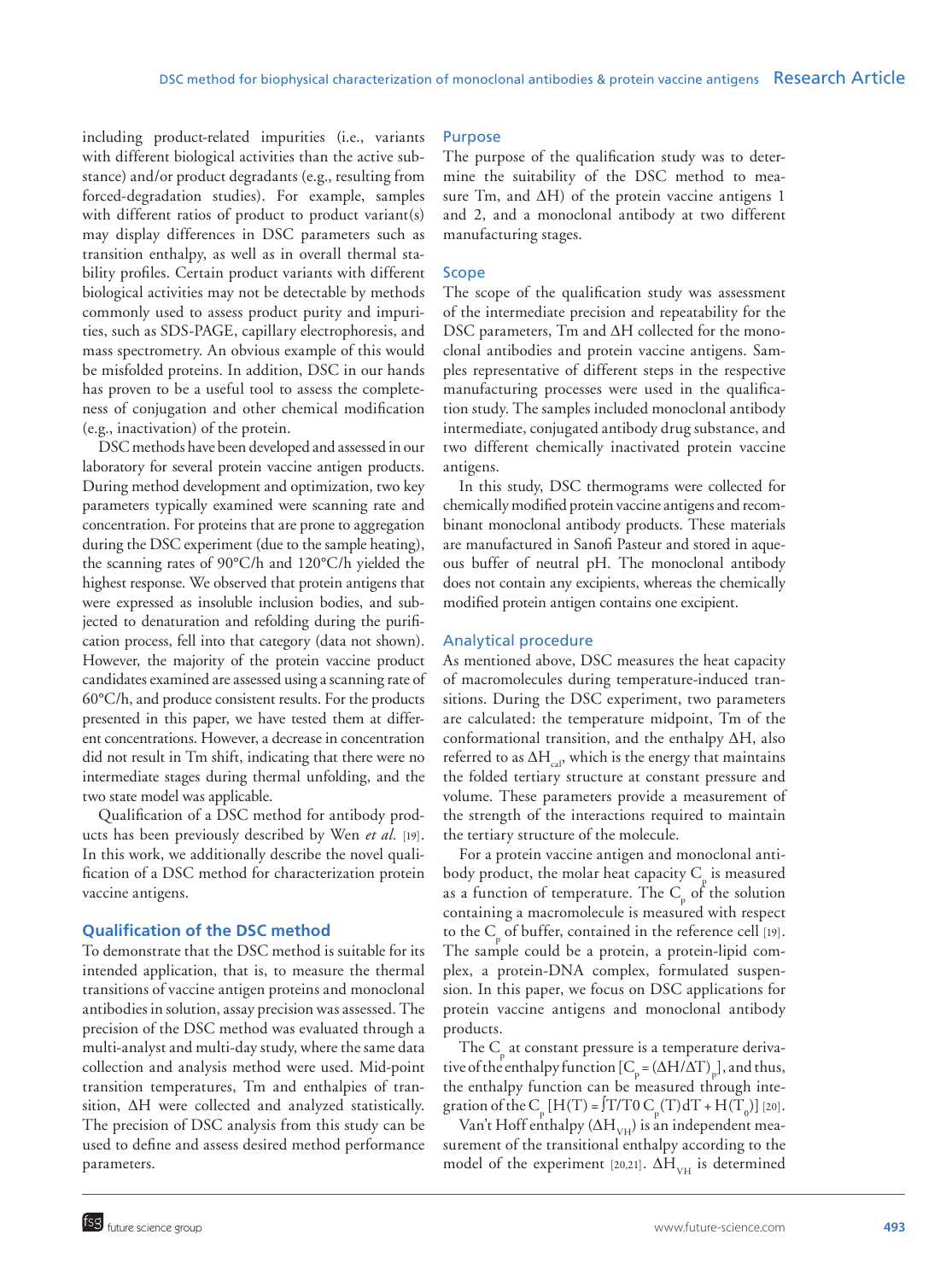## Key terms

Calorimetric enthalpy ΔHcal or ΔH: The total integrated zone below the thermogram peak, which indicates total heat energy uptake by the sample after baseline correction.

through the shape analysis of an experimental graph of  $C_{\rm p}$  versus T [16,19–20]. The state of the transition is evaluated by comparing  $\Delta H_{VH}$  with  $\Delta H_{cal}$  [19–22]. If  $\Delta H_{VH}$ is equal to  $\Delta H_{\text{eq}}$ , the transition occurs in a two-state mode. When  $\Delta H_{VH}$  is more than  $\Delta H_{cal}$ , inter-molecular cooperation occurs, for example self-association or aggregation. A ratio of  $\Delta H_{VH}/\Delta H_{cal}$  corresponds to a portion of the structure that had melted as a thermodynamic value. This portion of the structure is also referred to as the size of the cooperative unit [23].

Calorimetric measurements were performed using a Capillary VP-DSC microcalorimeter with autosampler (GE Healthcare/Microcal, Northampton, MA, USA). The heat capacity versus temperature curves were recorded using the VP Viewer 2000 DSC, version 1.03 software. The melting temperature and enthalpy of transitions were determined using the Microcal Origin™, version 7.0 software. The scan rate was 1°C/min, and pressure was 40 p.s.i.

#### Study design

The purified product samples for the qualification study were aliquotted freshly each day of the experiment by adding an aliquot of 400 μl into the 96-well plate. Each sample of protein vaccine antigen 1 and 2 was analyzed by two analysts over 3 days with six replicates each during the same experiment. The experiment that was conducted by one analyst in one day is called one 'run' of the qualification study. Therefore, the study was designed with three runs and six replicates within each run. The factor 'run' was taken into account when assessing the precision of the method ('Statistical analysis' section).

Each sample of monoclonal antibody was analyzed by two analysts over 3 days with four replicates each day using the same equipment, but with independent reference buffer preparation. Test articles for the protein vaccine antigens were analyzed at 0.5–1 mg/ml without dilution, whereas monoclonal antibody intermediate and drug substance samples were prepared by dilution of each stock solution to a final concentration of 2 mg/ml. No changes to the qualification plan were made during its execution. Data analysis for all sets of samples was performed following the experiments. The data was then sent for the statistical analysis. The predefined system suitability criteria were met for each assay run performed.

# Data analysis

DSC measures enthalpy  $(\Delta H)$  of unfolding as a result of heat denaturation. The transition midpoint  $T_m$  is considered as the temperature, where 50% of the protein owns its native conformation, and the rest remains denatured. Higher  $T_m$  values would be representative of a more thermally stable molecule. **Calorimetric enthalpy** Δ**H** means the total integrated area under the thermogram peak, which indicates total heat energy uptake by the sample after suitable baseline correction affecting the transition [21]. The Microcal Origin<sup>TM</sup> software provides two options for baseline fit: linear or cubic. In most cases, including for the two products discussed in this study, linear baseline is used. Cubic baseline is selected for profiles that show curvature on the peak flanks, which is typically the case for proteins with multiple transition peaks (i.e.,  $\geq 3$ ).

Figure 1 shows an example of the DSC profiles obtained for protein vaccine antigens 1 and 2, whereas Figure 2 shows the DSC profiles for the monoclonal antibody intermediate and conjugated drug substance. The black trace represents the buffer-subtracted, baseline-corrected thermogram, whereas the red traces rep-



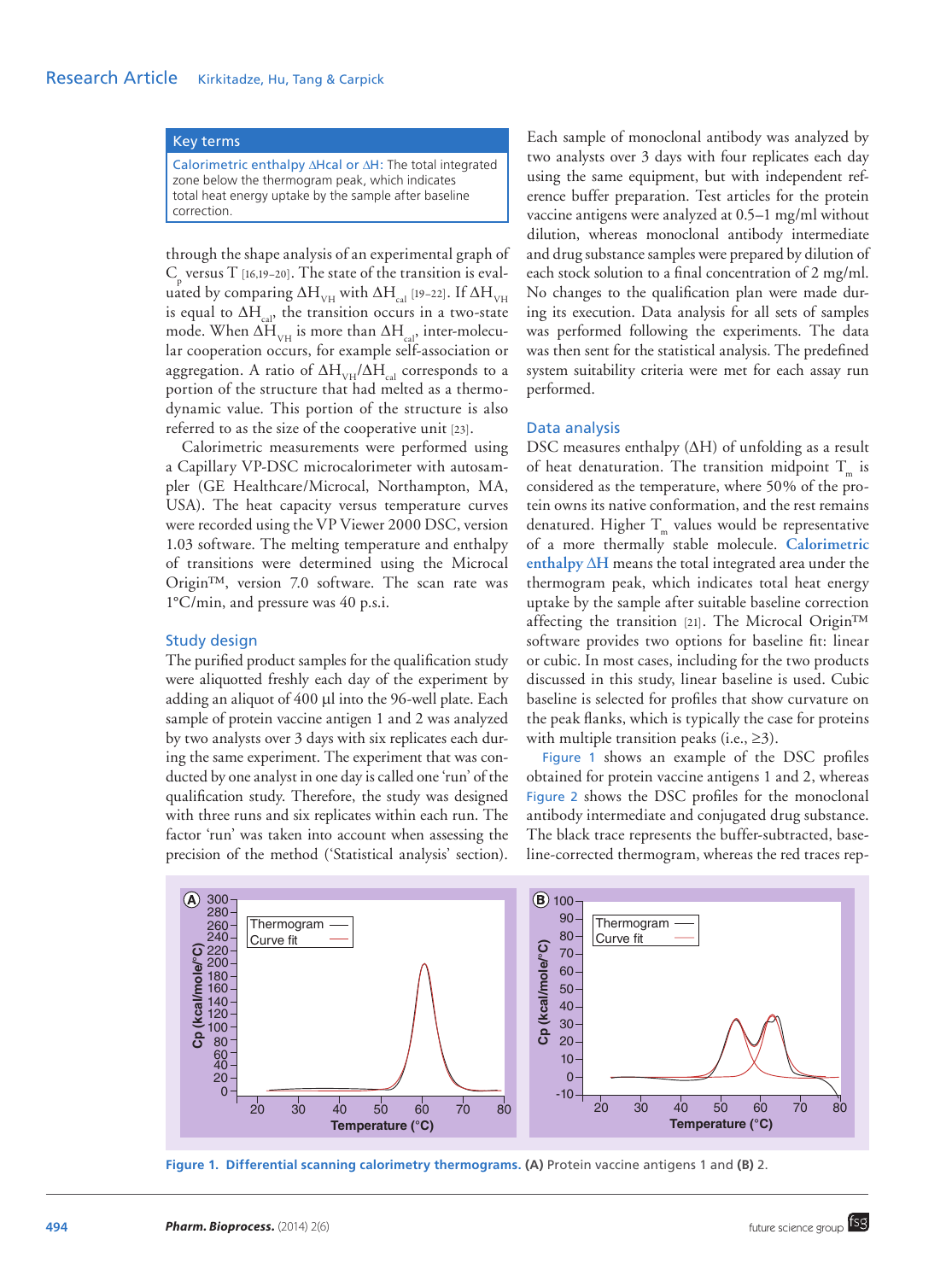

**Figure 2. Differential scanning calorimetry thermograms. (A)** Monoclonal antibody intermediate and **(B)** conjugated drug substance.

resent the curve fits generated by the Origin software. Transition midpoint temperature (Tm) and molar enthalpy of transition  $(ΔH)$  values for protein vaccine antigen and monoclonal antibody are summarized in Table 1. The thermal stability of both the protein vaccine antigens (Tm ∼53–63°C) and monoclonal antibody (∼80–81°C) is relatively high, indicating overall stable conformations. An interesting feature of the thermogram of the monoclonal antibody drug substance is the presence of a secondary, higher-temperature transition (Figure 2, right panel). As the shape and Tm of the primary transition of the drug substance is similar to that of the intermediate (Figure 2, left panel), it is likely that this secondary transition arises from the chemical conjugation.

As mentioned in Section 2.4, a total of 18 measurements of Tm and ΔH were collected for protein vaccine antigens 1 and 2, and a set of 12 measurements was collected for the monoclonal antibody intermediate and conjugated drug substance. The data were subjected to statistical analysis as described below.

# Statistical analysis

Precision was assessed using the reportable values calculated as discussed above. When the data are evident of normality with homogenous variances across different days (defined as the factor 'run'), their precisions were assessed with variance component model using all the data obtained from different runs, with factor 'run' considered as random. An overall repeatability was then presented.

Variance component models were built as the following:

Repeatability:  $y_{ij} = \mu + \varepsilon_{ij}$ 

Intermediate precision:  $y_{ij} = \mu + R_i + \varepsilon_{ij}$ 

Where  $y_{ij}$  is the  $i^{\text{th}}$  run ( $i = 1,..., I$ ) and the  $j^{\text{th}}$  replicate  $(j = 1, \ldots, l)$  result.  $\mu$  is the overall mean and *R*. (=μ<sub>i</sub> − μ) is the deviation from the mean of the  *run* mean. ε*ij* is the deviation from the run mean of the  $ij$ <sup>th</sup> result.  $R$ <sub>i</sub> are normally distributed with mean 0 and variance  $\sigma^2_{\phantom{2}b}$ ;  $\varepsilon_{ij}$  are normally distributed with mean 0 and variance  $\sigma^2_{\nu r}$  and  $R$  are independent of the  $\varepsilon_{i j}$ 

The estimation of the variance components was conducted using the SAS MIXED procedure with Restricted Maximum Likelihood estimation method considering 'Run' as a random effect. The total random error (intermediate precision) was calculated as  $σ<sub>IP</sub><sup>2</sup> = σ<sub>br</sub><sup>2</sup> + σ<sub>wr</sub><sup>2</sup>$ 

Both repeatability and intermediate precision were calculated using the formula below:

$$
\%CV = 100\% \times \left(\frac{\sqrt{\sigma^2}}{mean}\right)
$$

Where  $\sigma^2 = \sigma_{wr}^2$  for repeatability and  $\sigma^2 = \sigma_{IP}^2$  for intermediate precision.

Table 1. Differential scanning calorimetry parameters for protein vaccine antigens and monoclonal antibody.

| antibuuv.                           |              |                                         |
|-------------------------------------|--------------|-----------------------------------------|
| <b>Material</b>                     | $T_{m}$ (°C) | $\Delta H$ (kcal/mol)                   |
| Protein vaccine antigen 1           | 60.8         | $13.5 \times 10^{5}$                    |
| Protein vaccine antigen 2           | 53.8, 62.9   | $2.28 \times 10^5$ , 2.43 $\times 10^5$ |
| Monoclonal antibody<br>intermediate | 79.5         | $3.72 \times 10^{5}$                    |
| Conjugated drug substance           | 81.5, 100.8  | $10.1 \times 10^5$ , $1.71 \times 10^5$ |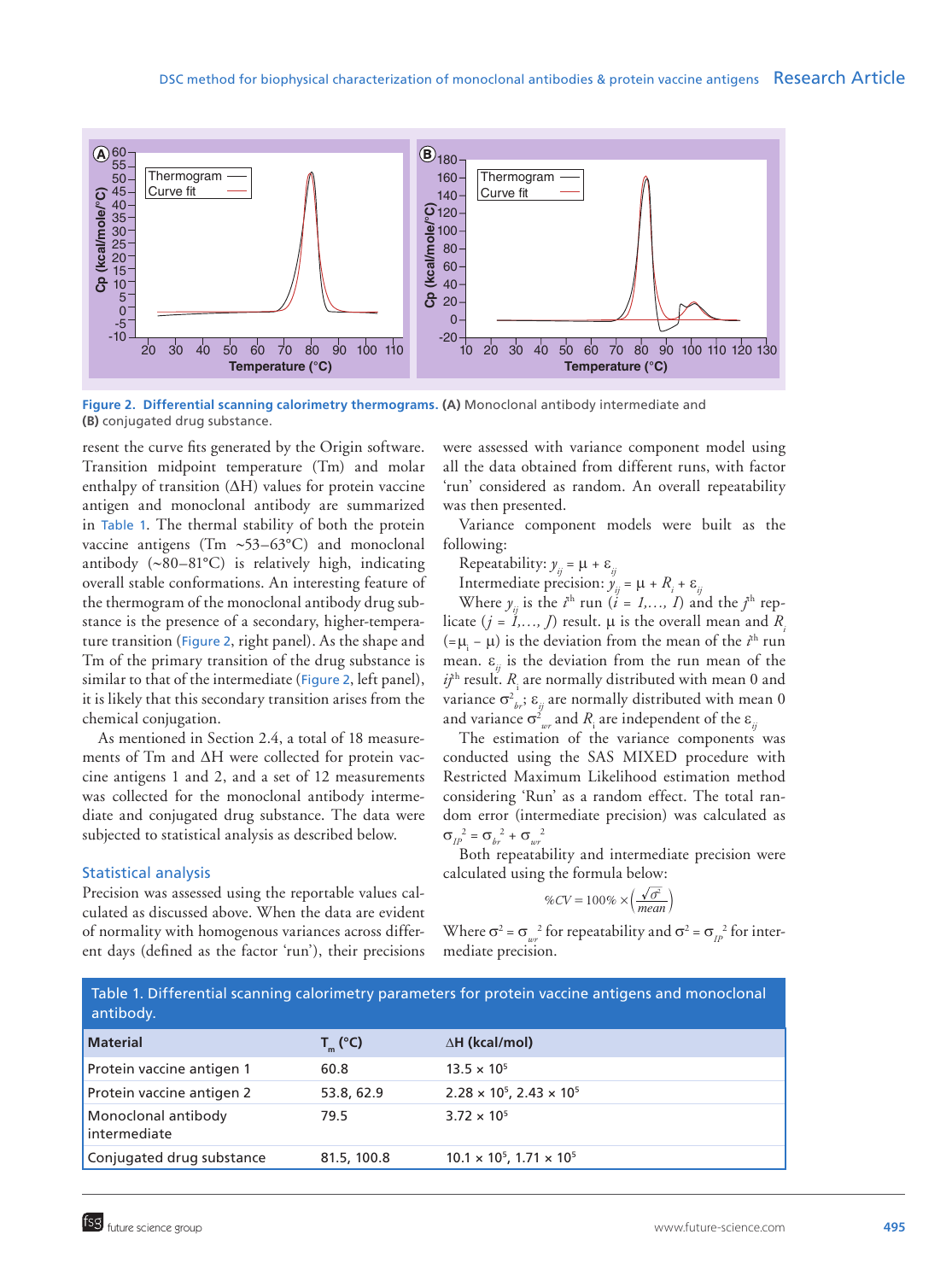In cases where data are too sparse and the normality cannot be demonstrated (Shapiro–Wilk W Test p <0.01), the standard deviation was calculated using the range method [24] as described below:

 $R = max(x_i) - min(x_i)$ ,

Where  $x_{1}, x_{2}, \ldots x_{i} \ldots x_{n}$  are random samples of n observations from a normal distribution with mean μ and variance  $\sigma^2$ .

The standard deviation is estimated as

 $\hat{\sigma} = \frac{R}{d^2}$ 

Where  $\mathsf{d}_2$  is a constant used to estimate standard deviation and the value varies with different sample size n, and are available in [24].

The repeatability values for each run were expressed as %CVs and the average of the three repeatability values were further calculated (Table 2).

The intermediate precision was expressed as %CV and calculated using the entire data across three runs.

# Qualification results

Qualification results for the repeatability and intermediate precision determinations are summarized in Table 2, for the two protein vaccine antigens and the monoclonal antibody. The desirable performance values were defined based on previous in-house experience with the DSC method and the number of lots tested for each of the products.

The repeatability %CV for the  $T_m$  of protein vaccine antigens 1 and 2 ranged from 0.1 to 0.2% and for ΔH ranged from 2.6 to 5.1%. The intermediate precision for the  $T_m$  of protein vaccine antigen 1 and 2 ranged from 0.1 to 0.3% and for  $\Delta H$  ranged from 2.6 to 6.8% CV. These data indicate that both the repeatability and intermediate precision of the assay met the desired performance levels of <2% and <15% CV for  $T_m$  and for ΔH respectively (Table 2).

The repeatability %CV of  $T_{m}$  for the monoclonal antibody intermediate ranged from 0.2 to 0.3% and for ΔH ranged from 0.5 to 0.6%. The intermediate precision of  $T<sub>m</sub>$  for the monoclonal antibody intermediate was 0.23% and for ΔH was 0.59% CV. The repeatability %CV of  $T_{m1}$  and  $T_{m2}$  for the conjugated drug substance ranged from 0.2 to 0.3%, the %CV for  $\Delta H$ <sub>1</sub> was 0.59%, whereas for  $\Delta H$ <sub>2</sub> it was 2.65%. The intermediate precision of  $T_{m1}$  and  $T_{m2}$  for the monoclonal antibody intermediate was 0.17 and 0.19% respectively, whereas %CV for  $\Delta H_{_1}$  was 0.59% and for  $\Delta H$ <sub>2</sub> was 2.65%. These data indicate that both the repeatability and intermediate precision of the assay met the desired performance levels of <2% and <15% CV for  $T_{\mu}$  and  $\Delta H$ , respectively (Table 2). For both the protein antigens and monoclonal antibody products, the variability of ΔH was observed to be higher than that of Tm and is highly dependent on the product. This observation was consistent with our in-house experience with the DSC assay and was

| Table 2. Qualification study results for protein vaccine antigens 1 and 2, and monoclonal antibody.                                                          |                                                                                                                                                 |                                                                 |                                         |                        |                        |  |  |  |
|--------------------------------------------------------------------------------------------------------------------------------------------------------------|-------------------------------------------------------------------------------------------------------------------------------------------------|-----------------------------------------------------------------|-----------------------------------------|------------------------|------------------------|--|--|--|
| <b>Characteristic</b>                                                                                                                                        | <b>Design</b>                                                                                                                                   | <b>Desirable</b><br>performance                                 | Analyte                                 | <b>Results</b>         |                        |  |  |  |
|                                                                                                                                                              |                                                                                                                                                 |                                                                 |                                         | $\Delta H\%$ CV        | $T_{\rm m}$ %CV        |  |  |  |
| Repeatability                                                                                                                                                | Repeatability was calculated from 6<br>independent determinations for each<br>day of analysis ( $N = 6$ on each day)                            | <15% CV for AH, Protein vaccine<br>$<$ 2% CV for T <sub>m</sub> | antigen 1                               | 2.6                    | 0.2                    |  |  |  |
|                                                                                                                                                              |                                                                                                                                                 |                                                                 | Protein vaccine<br>antigen 2            | $5.1/4.7$ <sup>+</sup> | $0.2/0.1$ <sup>t</sup> |  |  |  |
|                                                                                                                                                              | Repeatability was calculated from 4<br>independent determinations for each<br>day of analysis ( $N = 4$ on each day)                            |                                                                 | Monoclonal antibody 0.6<br>intermediate |                        | 0.2                    |  |  |  |
|                                                                                                                                                              |                                                                                                                                                 |                                                                 | Conjugate drug<br>substance             | $0.6/2.7$ <sup>t</sup> | $0.3/0.2$ <sup>†</sup> |  |  |  |
| Intermediate precision                                                                                                                                       | Intermediate precision was calculated<br>from all determinations across all days $\lt 2\%$ CV for T <sub>m</sub><br>and all analysts $(N = 18)$ | <15% CV for ∆H, Protein vaccine                                 | antigen 1                               | 2.6                    | 0.3                    |  |  |  |
|                                                                                                                                                              |                                                                                                                                                 |                                                                 | Protein vaccine<br>antigen 2            | $6.8/6.5$ <sup>†</sup> | $0.2/0.1$ <sup>†</sup> |  |  |  |
|                                                                                                                                                              | Intermediate precision was calculated<br>from all determinations across all days<br>and all analysts $(N = 12)$                                 |                                                                 | Monoclonal antibody 0.6<br>intermediate |                        | 0.3                    |  |  |  |
|                                                                                                                                                              |                                                                                                                                                 |                                                                 | Conjugate drug<br>substance             | $0.6/2.7$ <sup>+</sup> | $0.2/0.2$ <sup>†</sup> |  |  |  |
| Two neaks were identified for Protein vaccine antigen 2 and monoclonal antibody conjugated drug substance. The %CV are representative of peak 1 and peak two |                                                                                                                                                 |                                                                 |                                         |                        |                        |  |  |  |

Two peaks were identified for Protein vaccine antigen 2 and monoclonal antibody conjugated drug substance. The %CV are representative of peak 1 and peak two, respectively.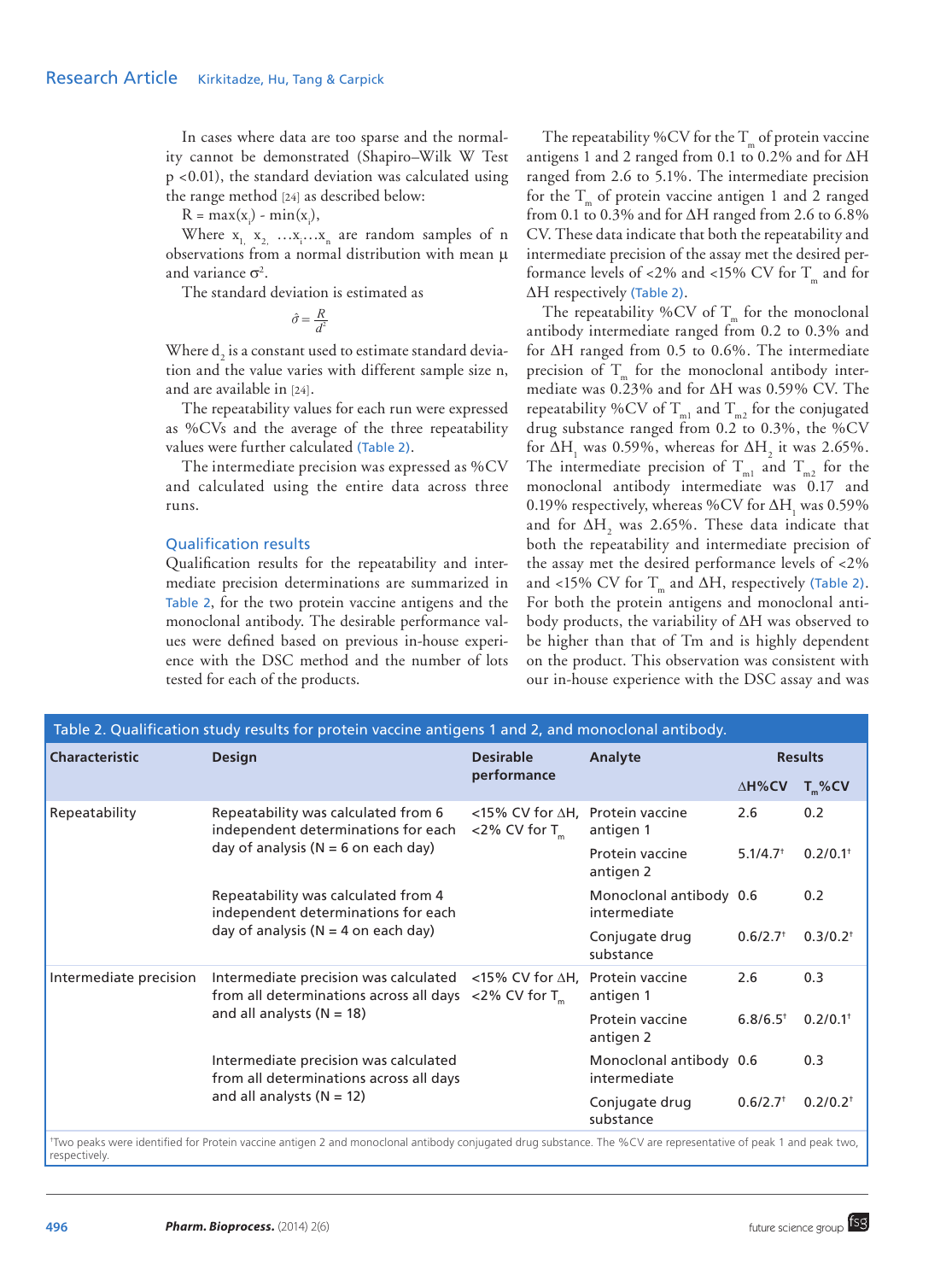taken into account when establishing the desirable performance values.

# **Conclusion & recommendations**

The qualification experiments showed that the DSC method for the protein vaccine antigens 1 and 2, and monoclonal antibody intermediate and drug substance met the desired performance levels for repeatability and intermediate precision, for both  $T_{\mu}$  and ΔH. It is concluded that this method is suitable for its intended use; namely to assess the thermal stability of protein vaccine antigens, and monoclonal antibody products at different stages of manufacturing. The information obtained during the qualification experiments will be useful in setting acceptability criteria for future validation studies, if required for the respective products at the appropriate developmental stage.

# **Future perspective**

Overall, a careful choice of relevant analytical methods will facilitate product development by, for example, accumulating knowledge of various product attributes, assessing the impact of process changes, assessing lot to lot comparability, measuring stability, and serving as the basis of a product release test package, where specific tests have been identified as critical product quality attributes. A well thought out qualification study design and execution will ensure that the specific method achieves the desired performance characteristics and will be suitable for its intended purpose. Qualification should be documented appropriately,

for example by means of a written qualification plan and qualification report. DSC is an instrument-based biophysical method which does not require specific reagents (e.g., antibodies), modifications to the sample (e.g., chemical conjugation or use of dyes), and does not employ media such as chromatography columns or capillaries. In addition, DSC can be performed in complex sample matrices and formulations, such as adjuvants. Thus, as a part of a test package for investigational products, DSC offers considerable advantages as a conformational readout.

# Acknowledgements

The authors are very thankful to S Uhlrich, J Bevilacqua and R Yacoob for comments and discussions.

# Financial & competing interests disclosure

The authors have no relevant affiliations or financial involvement with any organization or entity with a financial interest in or financial conflict with the subject matter or materials discussed in the manuscript. This includes employment, consultancies, honoraria, stock ownership or options, expert testimony, grants or patents received or pending, or royalties.

No writing assistance was utilized in the production of this manuscript.

# Open access

This work is licensed under the Creative Commons Attribution-NonCommercial 3.0 Unported License. To view a copy of this license, visit http://creativecommons.org/licenses/ by-nc-nd/3.0

## Executive summary

#### **Background**

• A differential scanning calorimetry method is described, with specific focus on qualification as a product characterization method for monoclonal antibodies and vaccine protein antigens

# **Qualification study design**

- • Aspects to consider in qualification study: purpose and scope of the analytical procedure, product type(s), qualification experimental design, and data analysis including the use of statistical methods.
- • Aspects of method qualification are discussed, including rationale, reporting values, desirable performance, and qualification characteristics (in this case, repeatability and intermediate precision).

# **Qualification results & interpretation**

• DSC method qualification examples are presented for the following products – a monoclonal antibody intermediate and conjugated drug substance, and two protein vaccine antigens.

# **Conclusion & recommendations**

• Successful completion of the qualification study provides scientific evidence that the method is suitable for its intended use. The qualification results can also provide guidance and useful information for the eventual method validation, where required.

#### **References**

- US FDA guidance. Process validation: general principles and practices (2011).
- 3 European Medicines guideline on requirements for quality documentation concerning biological investigational medical products (2012).
- 2 ICH Q5E. Comparability of biotechnological/biological products subject to changes in their manufacturing process (2005).
- 4 Ritter N, Advant SJ, Hennessey J, Simmerman H, McEntire J, Mire-Sluis A*.* What is test method qualification? *Bioprocess Int.* 32–46 (2004).